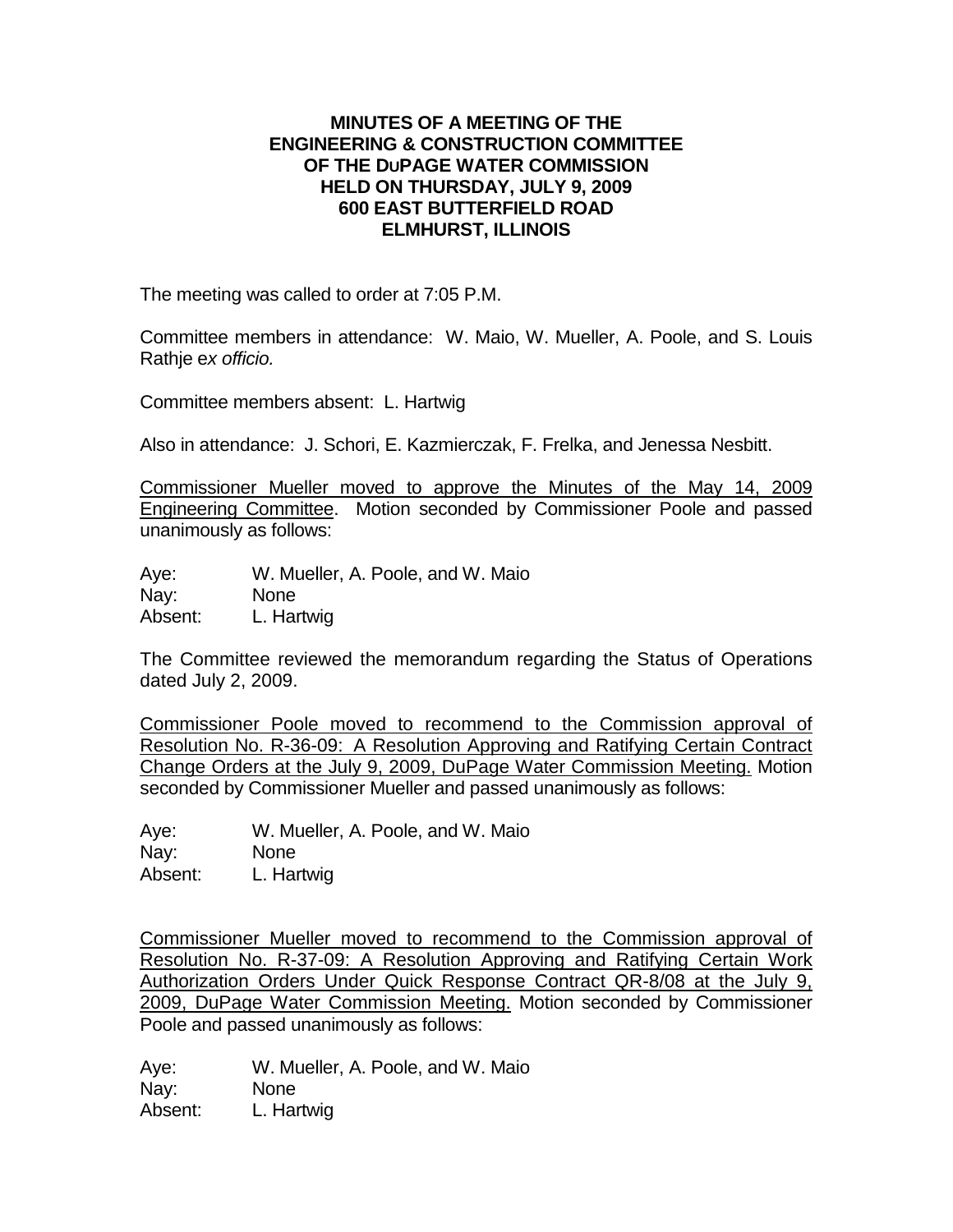Engineering Meeting Minutes July 9, 2009

Commissioner Poole moved to recommend to the Commission approval of Resolution No. R-38-09: A Resolution Approving and Ratifying Certain Task Orders Under a Master Contract with Peters & Associates, Inc. at the July 9, 2009, DuPage Water Commission Meeting. Motion seconded by Commissioner Mueller and passed unanimously as follows:

Aye: W. Mueller, A. Poole, and W. Maio Nay: None Absent: L. Hartwig

Commissioner Mueller moved to recommend to the Commission approval of Resolution No. R-39-09: A Resolution Approving and Ratifying Certain Task Orders Under a Master Contract with Patrick Engineering, Inc. at the July 9, 2009, DuPage Water Commission Meeting. Motion seconded by Commissioner Poole and passed unanimously as follows:

Aye: W. Mueller, A. Poole, and W. Maio Nay: None

Absent: L. Hartwig

Commissioner Poole moved to recommend to the Commission approval of Resolution No. R-40-09: A Resolution Approving a First Amendment to the Landscape Maintenance Services Contract between the DuPage Water Commission and Acres Enterprises, Inc at the July 9, 2009, DuPage Water Commission Meeting. Motion seconded by Commissioner Mueller and passed unanimously as follows:

Aye: W. Mueller, A. Poole, and W. Maio Nay: None Absent: L. Hartwig

Commissioner Mueller moved to recommend to the Commission approval of Resolution No. R-41-09: A Resolution Approving and Ratifying Certain Task Orders Under a Master Contract with Patrick Engineering, Inc. at the July 9, 2009, DuPage Water Commission Meeting. Motion seconded by Commissioner Poole. Commissioner Maio asked why we were amending the original Task Order. Staff informed him the original scope work did not include everything staff envisioned for the project, and additional work outside of the scope would be necessary to deliver the desired product. The motion passed unanimously as follows:

Aye: W. Mueller, A. Poole, and W. Maio Nay: None Absent: L. Hartwig